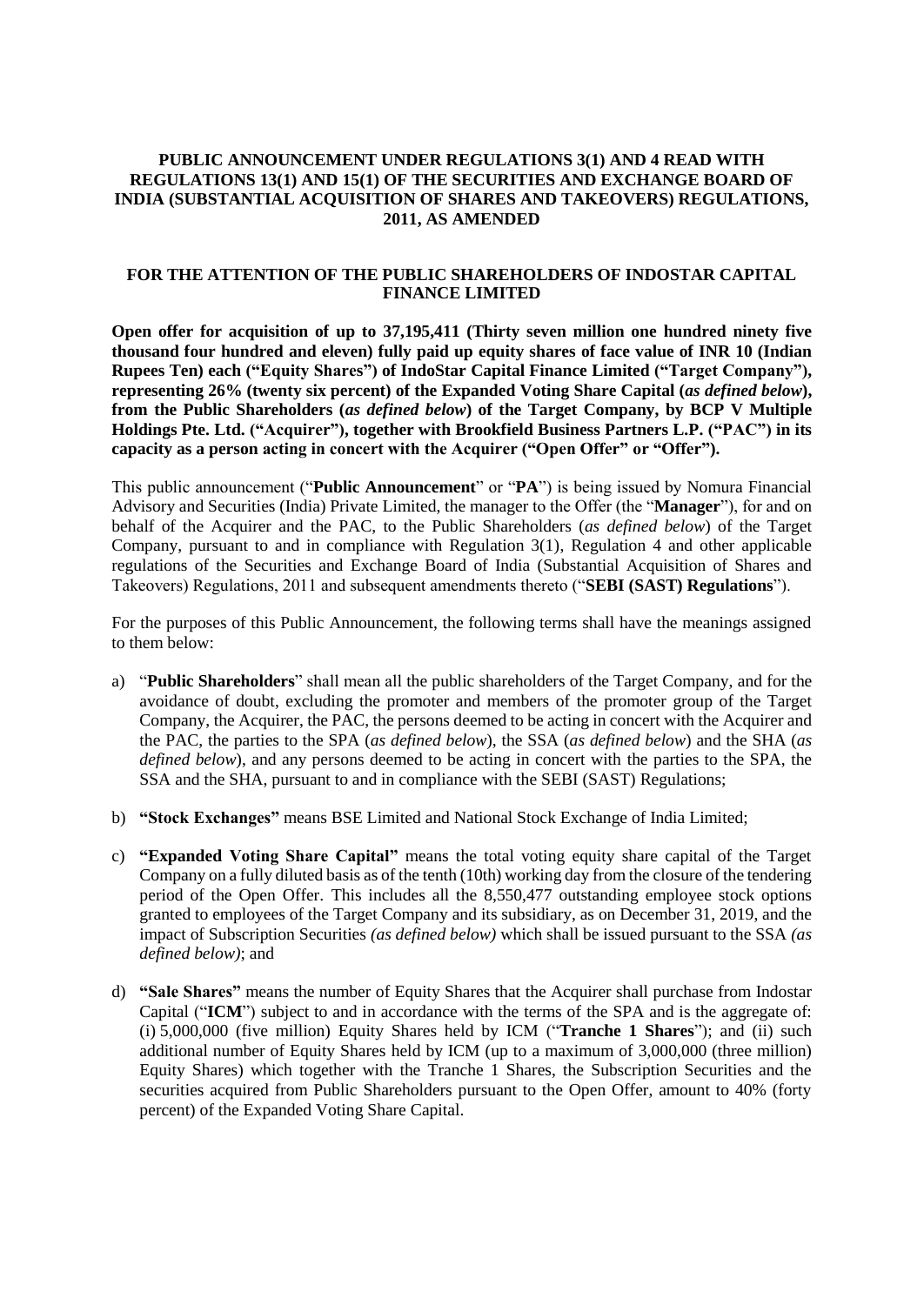# **1. Offer Details**

- 1.1. **Open Offer Size:** Up to 37,195,411 (Thirty seven million one hundred ninety five thousand four hundred and eleven) Equity Shares of the Target Company ("**Offer Shares**"), constituting 26% (twenty six percent) of the Expanded Voting Share Capital, subject to the terms and conditions mentioned in this Public Announcement, and to be set out in the detailed public statement ("**DPS**") and the letter of offer ("**LoF**") that are proposed to be issued in accordance with the SEBI (SAST) Regulations.
- 1.2. **Offer Price / Consideration:** The Offer is made at a price of INR 290 (Indian Rupees two hundred and ninety only) per Offer Share (the "**Offer Price**"), that will be offered to the Public Shareholders who validly tender their Equity Shares in the Open Offer. The Offer Price is arrived at in accordance with Regulation 8(2) of the SEBI (SAST) Regulations. Assuming full acceptance of the Open Offer, the total consideration payable by the Acquirer in accordance with the SEBI (SAST) Regulations will be INR 10,786,669,190 (Indian Rupees ten billion seven hundred eighty six million six hundred sixty nine thousand one hundred and ninety only).
- 1.3. **Mode of Payment:** The Offer Price is payable in cash by the Acquirer in accordance with Regulation 9(1)(a) of the SEBI (SAST) Regulations.
- 1.4. **Type of Offer:** This Open Offer is a mandatory offer in compliance with Regulation 3(1) and Regulation 4 of the SEBI (SAST) Regulations, pursuant to the substantial acquisition of shares, voting rights and control of and over the Target Company.

## **2. Transactions which have triggered the Open Offer obligations (Underlying Transactions)**

- 2.1. The Acquirer has entered into:
	- 2.1.1.a share subscription agreement dated January 31, 2020 with the Target Company and ICM (the "**SSA**"), wherein it is agreed that the Target Company shall, by way of preferential allotment, issue to the Acquirer and the Acquirer shall subscribe to: (i) 30,172,414 (thirty million one hundred seventy two thousand four hundred and fourteen) Equity Shares representing 21.09% (twenty one point zero nine percent) of the Expanded Voting Share Capital, at a subscription price of INR 290 (Indian Rupees two hundred and ninety only) per Equity Share; and (b) 12,068,966 (twelve million sixty eight thousand nine hundred and sixty six) compulsorily convertible preference shares ("**CCPS**") representing 8.44% (eight point four four percent) of the Expanded Voting Share Capital (collectively, "**Subscription Securities**"), at a subscription price of INR 290 (Indian Rupees two hundred and ninety only) per CCPS, and each CCPS will carry a dividend of 10% (ten percent) per annum (calculated on issue price) net of any taxes, and can be converted into 1 (one) Equity Share within 18 (eighteen) months from the date of issuance. The total subscription amount aggregatesto INR 12,250,000,200 (Indian Rupees twelve billion two hundred and fifty million and two hundred rupees only);
	- 2.1.2. a share purchase agreement dated January 31, 2020 with ICM (the "**SPA**"), wherein it is agreed that the Acquirer shall purchase (in one or two tranches) from ICM, the Sale Shares, at a price of INR 290 (Indian Rupees two hundred and ninety only) per Equity Share; and
	- 2.1.3.a shareholders' agreement (SHA) dated January 31, 2020 ("**SHA**") with the Target Company and ICM, recording the terms and conditions governing the management of the Target Company and the *inter se* rights and obligations between the Acquirer and ICM, in relation to the Target Company.

(collectively, "**Underlying Transactions**")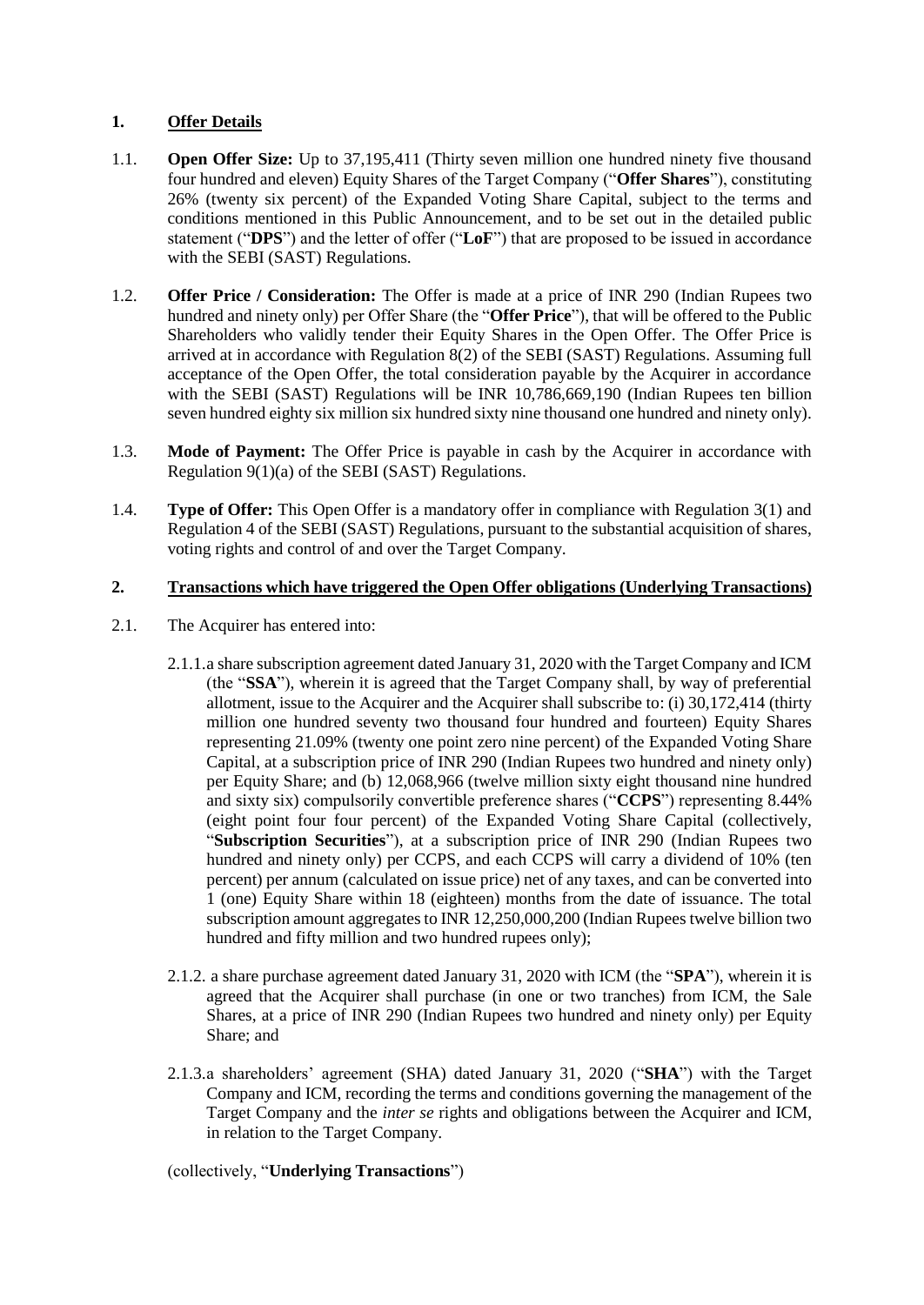2.2. Given below are the details of the Underlying Transactions:

| <b>Type of</b>        | <b>Mode of</b>             | <b>Shares/Voting rights</b> |                            | <b>Total</b>        | <b>Mode of</b> | <b>Regulatio</b> |
|-----------------------|----------------------------|-----------------------------|----------------------------|---------------------|----------------|------------------|
| transact              | transaction                | acquired/proposed to        |                            | consideratio        | paymen         | n which          |
| ion                   | (Agreement<br>/ Allotment/ | be acquired                 |                            | n for shares/       | t              | has              |
| (direct /<br>indirect | market                     | <b>Number</b>               | $%$ vis-à-                 | voting rights       |                | triggered        |
|                       |                            |                             | vis total                  | acquired<br>(INR in |                |                  |
| $\mathbf{)}$          | purchase)                  |                             | Equity/                    | <b>Million</b> )    |                |                  |
|                       |                            |                             | <b>Expande</b><br>d Voting |                     |                |                  |
|                       |                            |                             | <b>Share</b>               |                     |                |                  |
|                       |                            |                             | <b>Capital</b>             |                     |                |                  |
| Direct                | Agreement-                 | Minimum of                  | Minimum                    | Minimum of          | Cash           |                  |
|                       | Execution of               | 5,000,000                   | of 3.50%                   | <b>INR 1,450</b>    |                |                  |
|                       | the SPA for                | Equity                      | and                        | million and         |                |                  |
|                       | the purchase               | Shares and                  | Maximum                    | Maximum of          |                |                  |
|                       | of the Sale                | Maximum                     | of up to                   | up to INR           |                |                  |
|                       | Shares from                | of up to                    | 5.59%                      | 2,320 million       |                |                  |
|                       | ICM, subject               | 8,000,000                   |                            |                     |                |                  |
|                       | and<br>in<br>to            | Equity                      |                            |                     |                |                  |
|                       | accordance                 | <b>Shares</b>               |                            |                     |                |                  |
|                       | with<br>the                |                             |                            |                     |                |                  |
|                       | terms of the               |                             |                            |                     |                |                  |
|                       | SPA.                       |                             |                            |                     |                |                  |
|                       | Agreement-                 | 30,172,414                  | 29.53%                     | INR 12,250          | Cash           |                  |
|                       | Execution of               | Equity                      |                            | million             |                |                  |
|                       | the SSA, for               | Shares and                  |                            |                     |                | Regulation       |
|                       | the                        | 12,068,966                  |                            |                     |                | s $3(1)$ and 4   |
|                       | subscription               | CCPS (each                  |                            |                     |                | of the           |
|                       | the<br>to                  | CCPS will                   |                            |                     |                | <b>SEBI</b>      |
|                       | Subscription               | carry a                     |                            |                     |                | (SAST)           |
|                       | Securities,                | dividend of                 |                            |                     |                | Regulation       |
|                       | subject<br>to              | 10% (ten                    |                            |                     |                | S                |
|                       | and<br>in                  | percent) per                |                            |                     |                |                  |
|                       | accordance                 | annum                       |                            |                     |                |                  |
|                       | with<br>the                | (calculated                 |                            |                     |                |                  |
|                       | terms of the               | on issue                    |                            |                     |                |                  |
|                       | SSA.                       | price) net of               |                            |                     |                |                  |
|                       |                            | any taxes,                  |                            |                     |                |                  |
|                       |                            | and can be<br>converted     |                            |                     |                |                  |
|                       |                            | into 1 Equity               |                            |                     |                |                  |
|                       |                            | Share within                |                            |                     |                |                  |
|                       |                            | 18 months                   |                            |                     |                |                  |
|                       |                            | from the                    |                            |                     |                |                  |
|                       |                            | date of                     |                            |                     |                |                  |
|                       |                            | issuance)                   |                            |                     |                |                  |
|                       | Agreement -                |                             |                            |                     |                | Regulation       |
|                       | Execution of               |                             |                            |                     |                | 4 of the         |
|                       | the<br>SHA,                |                             |                            |                     |                | <b>SEBI</b>      |
|                       | defining the               |                             |                            |                     |                | (SAST)           |
|                       | mutual rights              |                             |                            |                     |                | Regulation       |
|                       | and                        |                             |                            |                     |                | S                |
|                       | obligations;               |                             |                            |                     |                |                  |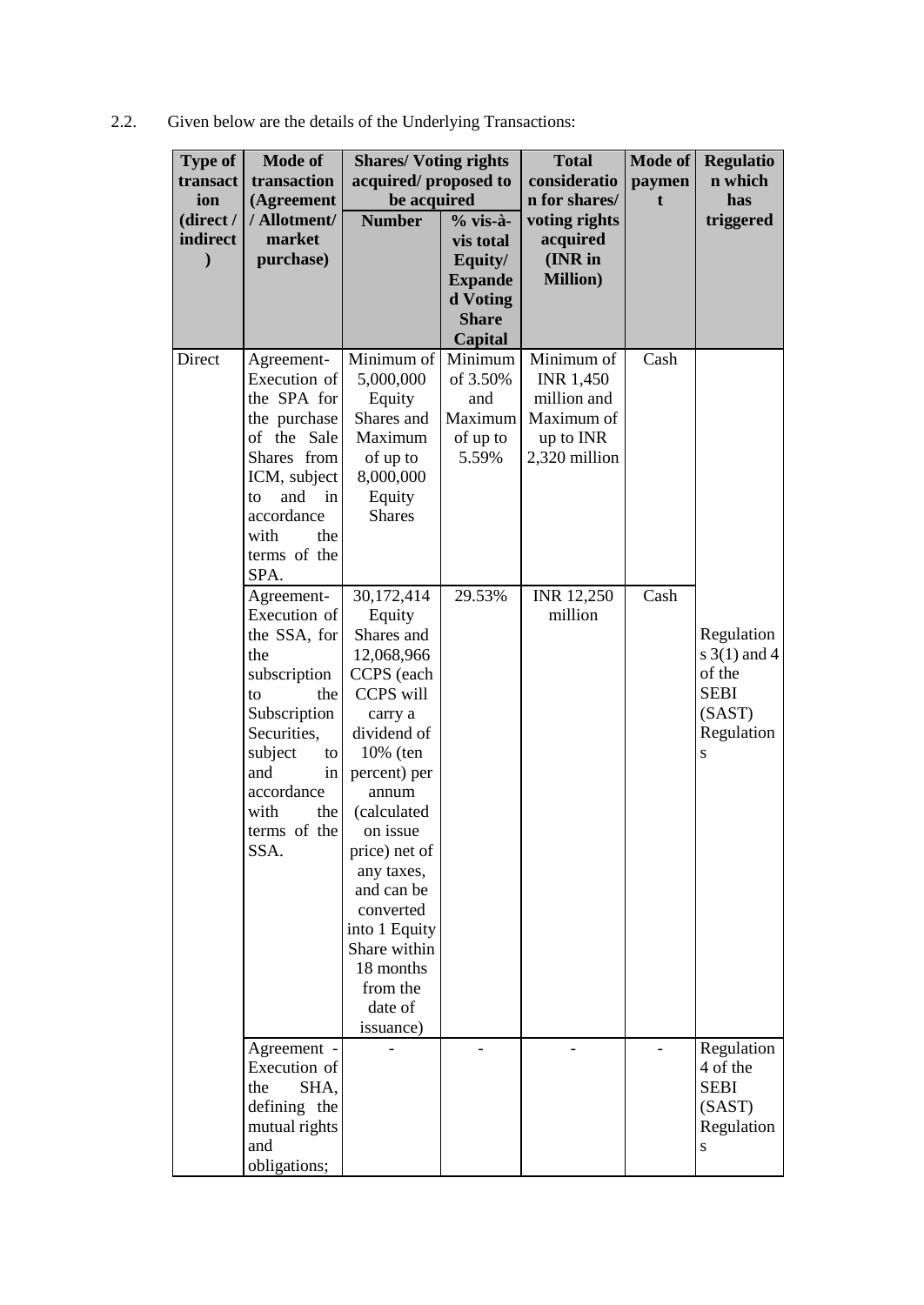| <b>Type of</b><br>transact<br>ion<br>(direct/<br>indirect | <b>Mode of</b><br>transaction<br>(Agreement<br>/ Allotment/<br>market<br>purchase) | <b>Shares/Voting rights</b><br>acquired/proposed to<br>be acquired<br><b>Number</b><br>$%$ vis-à-<br><b>vis total</b><br>Equity/<br><b>Expande</b><br>d Voting<br><b>Share</b> |         | <b>Total</b><br>consideratio<br>n for shares/<br>voting rights<br>acquired<br>(INR in<br><b>Million</b> ) | <b>Mode of</b><br>paymen | <b>Regulatio</b><br>n which<br>has<br>triggered |
|-----------------------------------------------------------|------------------------------------------------------------------------------------|--------------------------------------------------------------------------------------------------------------------------------------------------------------------------------|---------|-----------------------------------------------------------------------------------------------------------|--------------------------|-------------------------------------------------|
|                                                           | and set out                                                                        |                                                                                                                                                                                | Capital |                                                                                                           |                          |                                                 |
|                                                           | the terms and<br>conditions                                                        |                                                                                                                                                                                |         |                                                                                                           |                          |                                                 |
|                                                           | governing                                                                          |                                                                                                                                                                                |         |                                                                                                           |                          |                                                 |
|                                                           | the                                                                                |                                                                                                                                                                                |         |                                                                                                           |                          |                                                 |
|                                                           | relationship<br>between the                                                        |                                                                                                                                                                                |         |                                                                                                           |                          |                                                 |
|                                                           | Acquirer and                                                                       |                                                                                                                                                                                |         |                                                                                                           |                          |                                                 |
|                                                           | ICM, inter-                                                                        |                                                                                                                                                                                |         |                                                                                                           |                          |                                                 |
|                                                           | se as well as                                                                      |                                                                                                                                                                                |         |                                                                                                           |                          |                                                 |
|                                                           | with<br>the                                                                        |                                                                                                                                                                                |         |                                                                                                           |                          |                                                 |
|                                                           | Company.                                                                           |                                                                                                                                                                                |         |                                                                                                           |                          |                                                 |

2.3. Given the intent of the Acquirer to acquire and exercise control (along with the existing promoters) of the Target Company pursuant to the SPA, SHA and the SSA, and given that the shareholding of the Acquirer in the Target Company shall increase by more than 25% (twenty five percent) of the Expanded Voting Share Capital upon the acquisition of the Sale Shares and the Subscription Securities, this mandatory Open Offer is being made by the Acquirer in compliance with Regulations 3(1) and 4 of the SEBI (SAST) Regulations. Pursuant to the Offer, and consummation of the Underlying Transactions, the Acquirer will have control over the Target Company (along with the existing promoters) and the Acquirer shall become the promoter of the Target Company including in accordance with the provisions of the Securities and Exchange Board of India (Listing Obligations and Disclosure Requirements) Regulations, 2015, as amended.

| <b>Details</b>                                                                                    | <b>Acquirer</b>                                                                           | <b>PAC</b>                                                         | <b>Total</b> |
|---------------------------------------------------------------------------------------------------|-------------------------------------------------------------------------------------------|--------------------------------------------------------------------|--------------|
| Name                                                                                              | <b>BCP V Multiple</b><br>Holdings Pte.<br>Ltd.                                            | <b>Brookfield</b><br><b>Business Partners</b><br>L.P.              |              |
| Address                                                                                           | Income at Raffles<br>16 Collyer, Quay<br>19-00, Singapore,<br>049318                      | 73 Front Street.<br>5th Floor,<br>Hamilton, HM<br>12, Bermuda      |              |
| Name $(s)$ of persons<br>in<br>of<br>control/promoters<br>Acquirer where Acquirer<br>is a Company | <b>BCP V Multiple</b><br>Holdings Pte.<br>Ltd. is 100%<br>owned by BCP V<br>Holdings Pte. | Professionally<br>managed and<br>does not have any<br>identifiable |              |

# **3. Details of the Acquirer / PAC**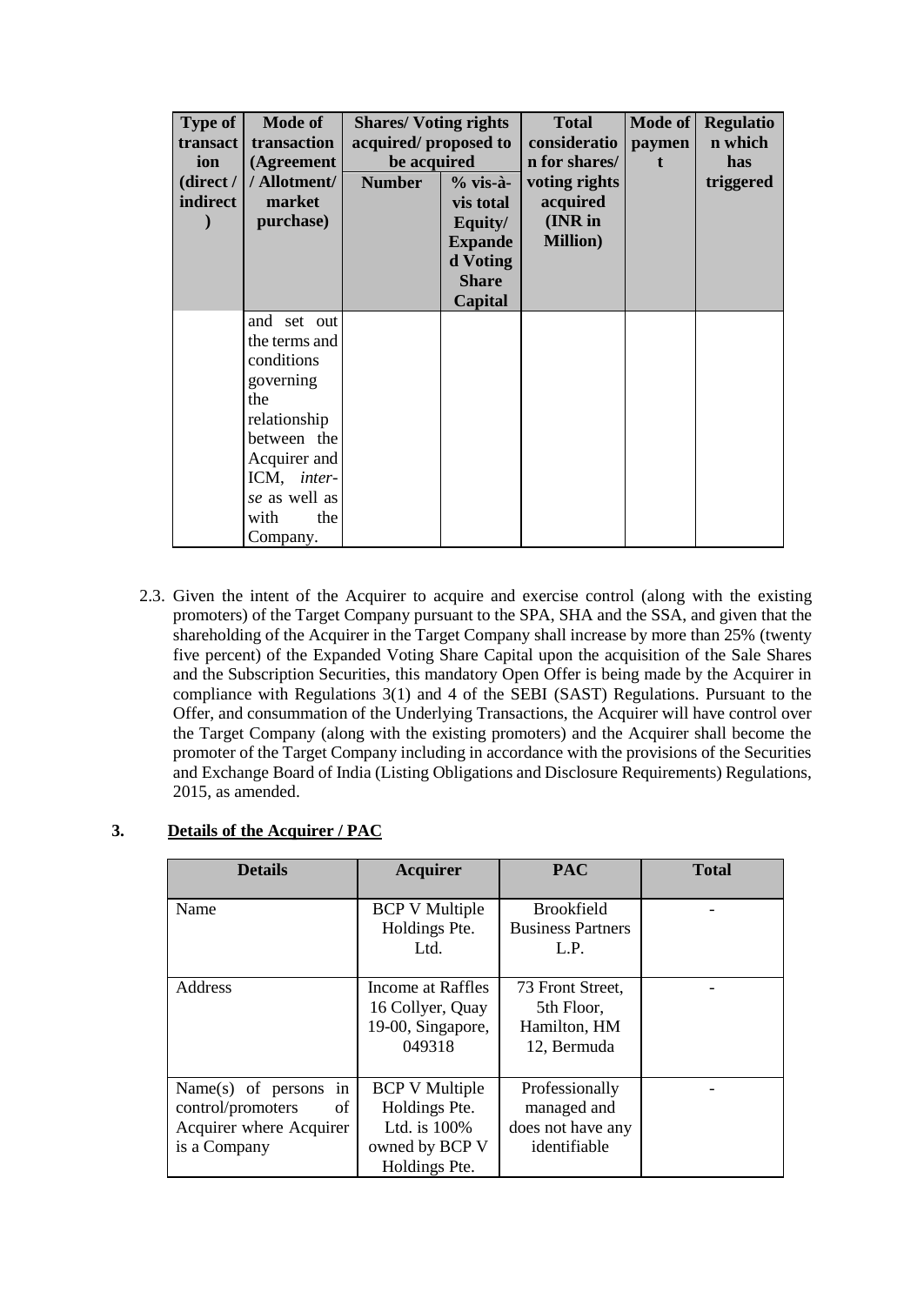| <b>Details</b>                                                                                                                | <b>PAC</b><br><b>Acquirer</b>                                                                                                                                                                                                                                                                                                     |                                | <b>Total</b>                                                                                                                                                                                                                                                                                                                      |
|-------------------------------------------------------------------------------------------------------------------------------|-----------------------------------------------------------------------------------------------------------------------------------------------------------------------------------------------------------------------------------------------------------------------------------------------------------------------------------|--------------------------------|-----------------------------------------------------------------------------------------------------------------------------------------------------------------------------------------------------------------------------------------------------------------------------------------------------------------------------------|
|                                                                                                                               | Ltd., which is a<br>part of the<br><b>Brookfield</b><br>Group, which is<br>professionally<br>managed and<br>does not have any<br>identifiable<br>promoters or<br>promoter group.                                                                                                                                                  | promoters or<br>promoter group |                                                                                                                                                                                                                                                                                                                                   |
| Name of the Group, if<br>which<br>the<br>any,<br>to<br>Acquirer / PAC belongs<br>to                                           | <b>Brookfield Group</b>                                                                                                                                                                                                                                                                                                           | <b>Brookfield Group</b>        |                                                                                                                                                                                                                                                                                                                                   |
| Pre-transaction<br>shareholding<br>Number<br>of<br>total<br>share<br>$\%$<br>capital                                          | <b>Nil</b>                                                                                                                                                                                                                                                                                                                        | Nil                            | Nil                                                                                                                                                                                                                                                                                                                               |
| Proposed<br>shareholding<br>after the acquisition of<br>shares (including Offer<br>Shares) which triggered<br>the Open Offer* | 72,367,825<br><b>Equity Shares</b><br>constituting<br>50.59% of the<br><b>Expanded Voting</b><br>Share Capital and<br>12,068,966<br>CCPS, which<br>upon conversion,<br>would constitute<br>8.44% of the<br><b>Expanded Voting</b><br>Share Capital,<br>aggregating to<br>59.02% of the<br><b>Expanded Voting</b><br>Share Capital | Nil                            | 72,367,825<br><b>Equity Shares</b><br>constituting<br>50.59% of the<br><b>Expanded Voting</b><br>Share Capital and<br>12,068,966<br>CCPS, which<br>upon conversion,<br>would constitute<br>8.44% of the<br><b>Expanded Voting</b><br>Share Capital,<br>aggregating to<br>59.02% of the<br><b>Expanded Voting</b><br>Share Capital |
| Any other interest in the<br><b>Target Company</b>                                                                            | None                                                                                                                                                                                                                                                                                                                              | None                           | None                                                                                                                                                                                                                                                                                                                              |

*\* Assuming full acceptance in the Offer and Sale Shares as 5,000,000.*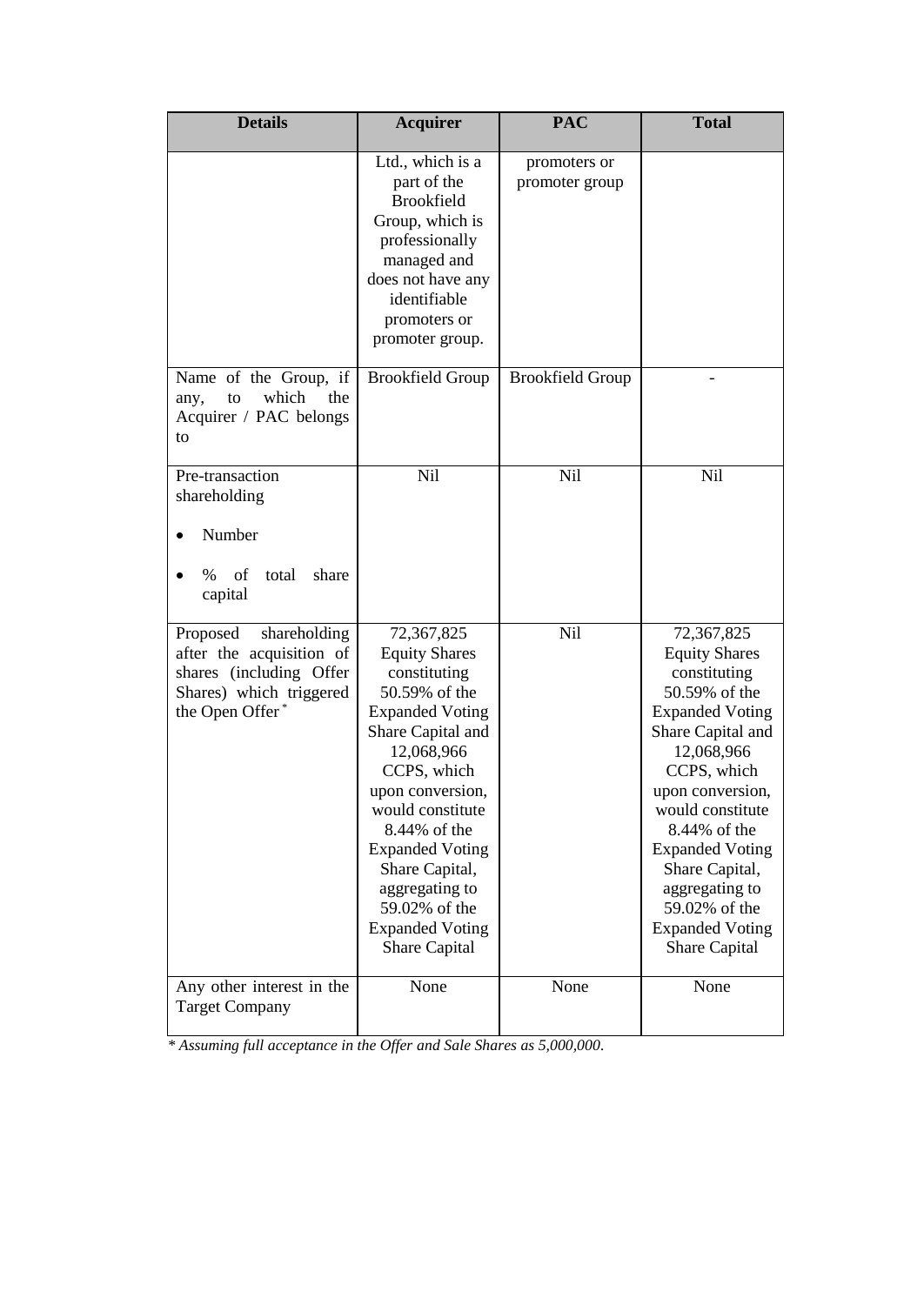## **4. Details of the Seller (i.e. selling shareholder under the SPA):**

| <b>Name</b>  | Part of<br>promoter | Details of shares/voting rights held by the selling<br>shareholders |                 |                          |                 |
|--------------|---------------------|---------------------------------------------------------------------|-----------------|--------------------------|-----------------|
|              | group               | <b>Pre Transaction</b>                                              |                 | <b>Post Transaction*</b> |                 |
|              | (Yes/No)            | <b>Number of</b>                                                    | $%$ vis-à-vis   | <b>Number of</b>         | $%$ vis-à-      |
|              |                     | <b>Equity</b>                                                       | <b>Expanded</b> | <b>Equity</b>            | <b>vis</b>      |
|              |                     | <b>Shares</b>                                                       | <b>Voting</b>   | Shares*                  | <b>Expanded</b> |
|              |                     |                                                                     | <b>Share</b>    |                          | <b>Voting</b>   |
|              |                     |                                                                     | Capital         |                          | <b>Share</b>    |
|              |                     |                                                                     |                 |                          | Capital*        |
| <b>ICM</b>   | <b>Yes</b>          | 52,594,228                                                          | 36.76%          | 47,594,228               | 33.27%          |
| <b>Total</b> |                     | 52,594,228                                                          | 36.76%          | 47,594,228               | 33.27%          |

*\* Assuming full acceptance in the Offer and Sale Shares as 5,000,000.*

## **5. Target Company**

| Name:                          | IndoStar Capital Finance Limited                                                                                                               |  |  |
|--------------------------------|------------------------------------------------------------------------------------------------------------------------------------------------|--|--|
| CIN:                           | L65100MH2009PLC268160                                                                                                                          |  |  |
| <b>Registered Office:</b>      | One Indiabulls Center, 20 <sup>th</sup> Floor, Tower 2A, Jupiter Mills<br>Compound, Senapati Bapat Marg, Mumbai 400 013,<br>Maharashtra, India |  |  |
| <b>Exchanges where listed:</b> | The Equity Shares of the Target Company are listed on the<br>following exchanges:                                                              |  |  |
|                                | (i) BSE Limited, Scrip ID: INDOSTAR, Scrip Code: 541336                                                                                        |  |  |
|                                | (ii) National Stock Exchange of India Limited, Symbol:<br><b>INDOSTAR</b>                                                                      |  |  |
|                                | The ISIN of the Target Company is INE896L01010.                                                                                                |  |  |

# **6. Other Details regarding the Offer**

- 6.1. The DPS to be issued under the SEBI (SAST) Regulations shall be published in newspapers, within five working days of this public announcement, in accordance with Regulation 13(4) of the SEBI (SAST) Regulations. The DPS shall, *inter alia*, contain details of the Open Offer including detailed information on the Offer Price, the Acquirer, the PAC, the Target Company, ICM, the background to the Offer, the statutory approvals required (including for the Offer), relevant conditions (including the conditions precedent) as specified under the SPA and the SSA, details of financial arrangements, other terms of the Open Offer and the conditions to the Open Offer.
- 6.2. The Open Offer is not conditional upon any minimum level of acceptance pursuant to the terms of Regulation 19(1) of the SEBI (SAST) Regulations. This Public Announcement is not being issued pursuant to a competing offer in terms of Regulation 20 of the SEBI (SAST) Regulations.
- 6.3. The Acquirer, PAC and their respective directors, accept full responsibility for the information contained in this PA, and undertake that they are aware of and will comply with the obligations under the SEBI (SAST) Regulations. The Acquirer has adequate financial resources to meet its obligations under the Offer and has made firm financial arrangements for financing the acquisition of the Offer Shares, in terms of Regulation 25(1) of the SEBI (SAST) Regulations.